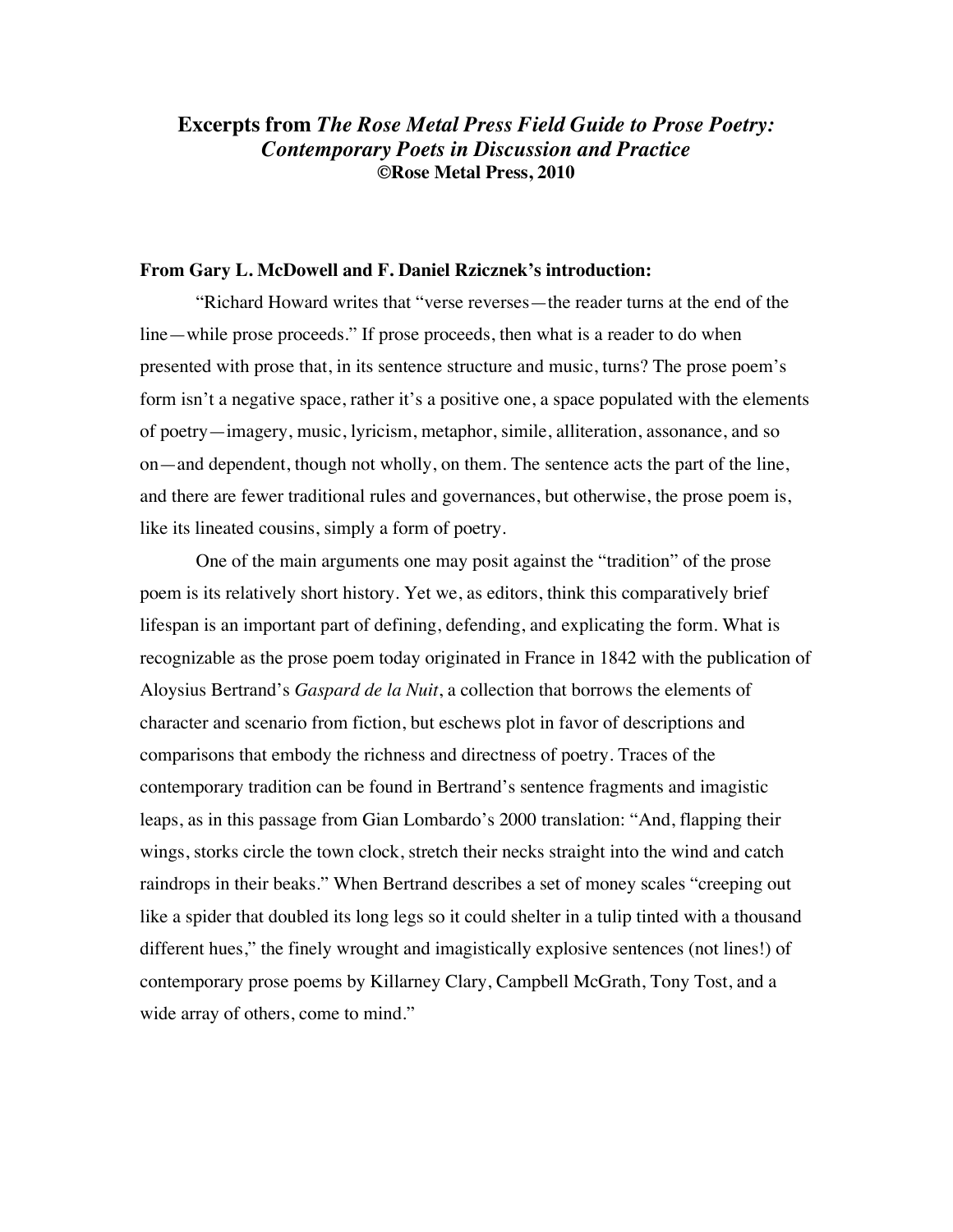## **From Gary Young's "The Unbroken Line":**

"The prose poem's democratic itinerary, its horizontal rather than vertical trajectory, engenders a resistance to hierarchy and to inflation. Its fundamental nakedness may offer solace, but within a block of prose there's no place to hide. Karl Shapiro put it well in a poem from *The Bourgeois Poet*: "This is a paragraph. A paragraph is a sonnet in prose. A paragraph begins where it ends. A paragraph may contain a single word or cruise for pages." It is this suppleness combined with a certain brazenness that keeps me working in the form. I have found it more difficult to lie in prose, either through omission or amplification, and the moral pressure the form exerts is well worth whatever I may have lost by abandoning stanza and line."

# **From Amy Newman's "The Poem in the Gray Flannel Suit":**

"There are distinctions between poetry and prose, and there are similarities. Poetry's history is a history of the lyric voice, and prose's a story of the rational voice, less burdened by the soppy "distortions" of emotional song. Yet both are in language, the itchy tool we like to imagine may express both full sun and twilight. If I were a cartoonist I might draw poetry as a twisting, vivid heart inside active flesh, and prose as a series of ruled lines in a notebook, and then a puzzled face: How does one put that flesh onto that lined paper, and then, how does one sing it? And I'd call the cartoon "A History of Writing."

The problem is that I am trying to locate a language art form that can unify the preconceived distinction between poetry and prose. While poetry is a distillation of idea through our sense of the world, it is not a private experience; as well, while prose is a tool to communicate information with clarity to others, such a distinction is limiting to what words can do. So we have something of a partition between poetry as song of the self and prose as the language we use to communicate."

# **From Tung-Hui Hu's "It's Not in Cleveland, but I'm Getting Closer":**

"Also, a prose poem must convince you that it's a poem. Without obvious indicators, such as white space, a reader must decide for him or herself what the poetic qualities are. Although a prose poem seems formless—seems like it discards rules altogether—I think